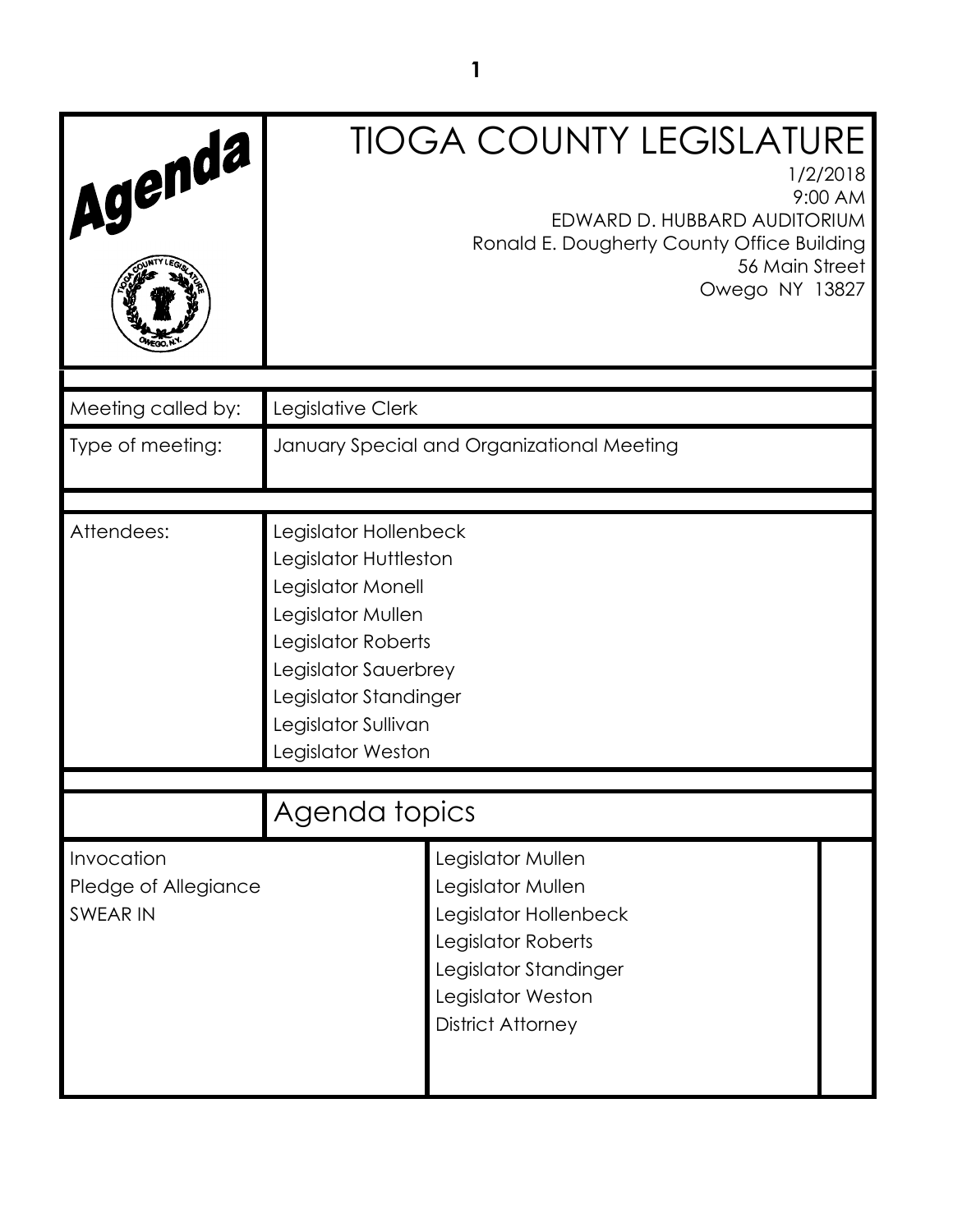| <b>NOMINATE</b>                     |                        | Chair-1 year term                                           |  |
|-------------------------------------|------------------------|-------------------------------------------------------------|--|
| SWEAR IN CHAIR                      |                        |                                                             |  |
| <b>NOMINATE</b>                     |                        | Deputy Chair-1 year term                                    |  |
| <b>NOMINATE</b>                     |                        | Deputy Chair-1 year term                                    |  |
| <b>SWEAR IN DEPUTY CHAIRS</b>       |                        |                                                             |  |
|                                     |                        |                                                             |  |
| <b>NOMINATE</b>                     |                        | Public Information Officer 1/2/18-                          |  |
|                                     |                        | 12/31/18                                                    |  |
|                                     |                        |                                                             |  |
| <b>NOMINATE</b>                     |                        | Republican Majority Leader 1/2/18-<br>12/31/18              |  |
|                                     |                        | <b>DISCLOSURES</b>                                          |  |
| Petitions, Communications & Notices |                        |                                                             |  |
| Appointments                        |                        |                                                             |  |
| <b>RESOLUTIONS:</b>                 | 1. Trips Authorized    |                                                             |  |
|                                     | 2.                     | Designation of Official Depositories                        |  |
|                                     |                        | 3. Designate Official Newspapers                            |  |
|                                     | 4.                     | Designation of Newspaper for Republican Party               |  |
|                                     | 5.                     | Designation of Newspaper for Democratic Party               |  |
|                                     | 6. Set Salary of Chair |                                                             |  |
|                                     |                        | 7. Fix dates and times of Tioga County Legislative Meetings |  |
|                                     |                        | 8. Appointment of Administrative Coroner                    |  |
|                                     |                        | 9. Appoint Directors Soil & Water Conservation District     |  |
|                                     |                        | 10. Annual Review of Procurement Policy                     |  |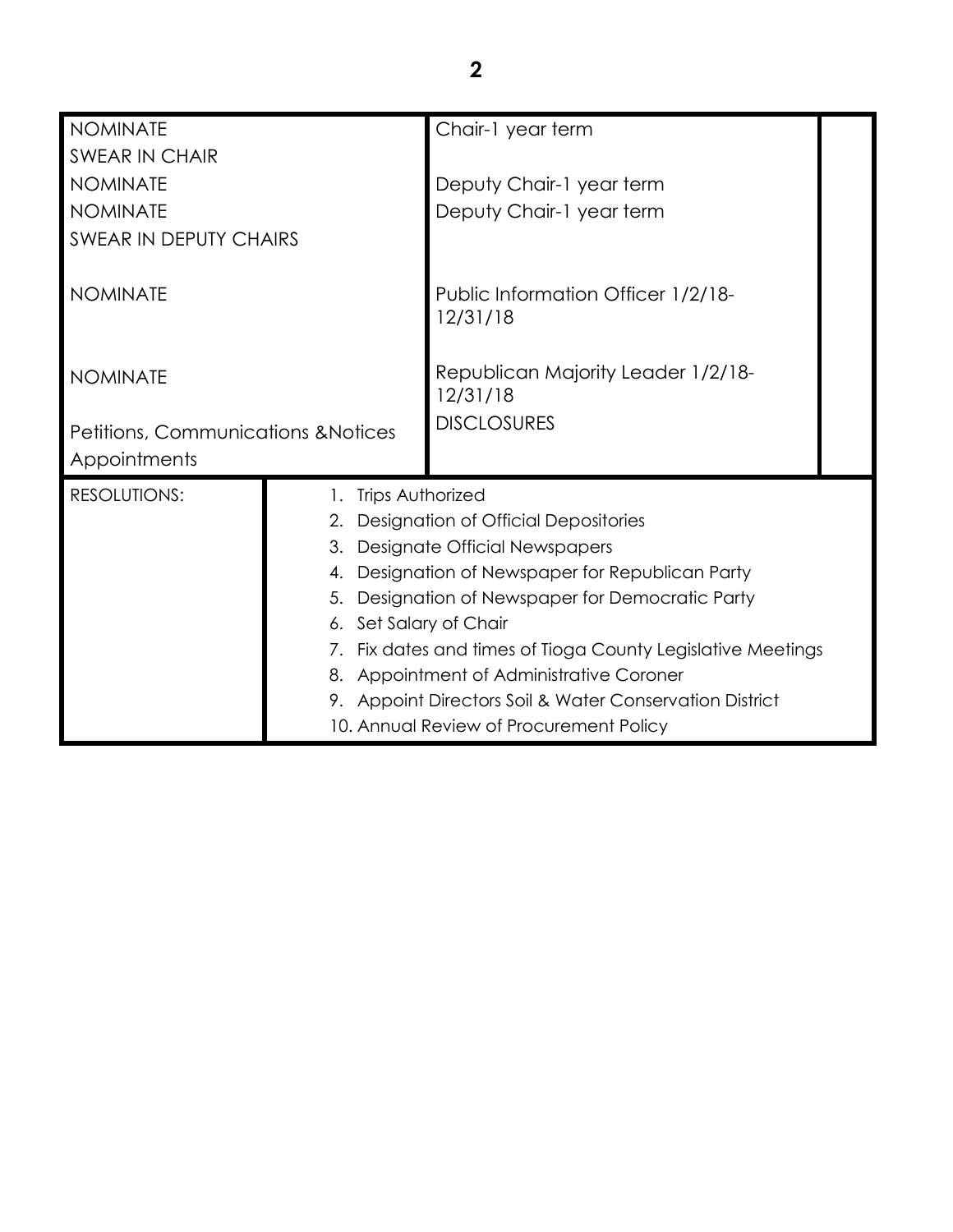RESOLUTION NO. –18 TRIPS AUTHORIZED

RESOLVED: That the Chair and the Clerk of the County Legislature, the County Attorney, and County Legislators be, and they hereby are, authorized to make such trips as their duties may require and that their actual and necessary expenses for travel, meals and lodging incurred on such trips be a County charge.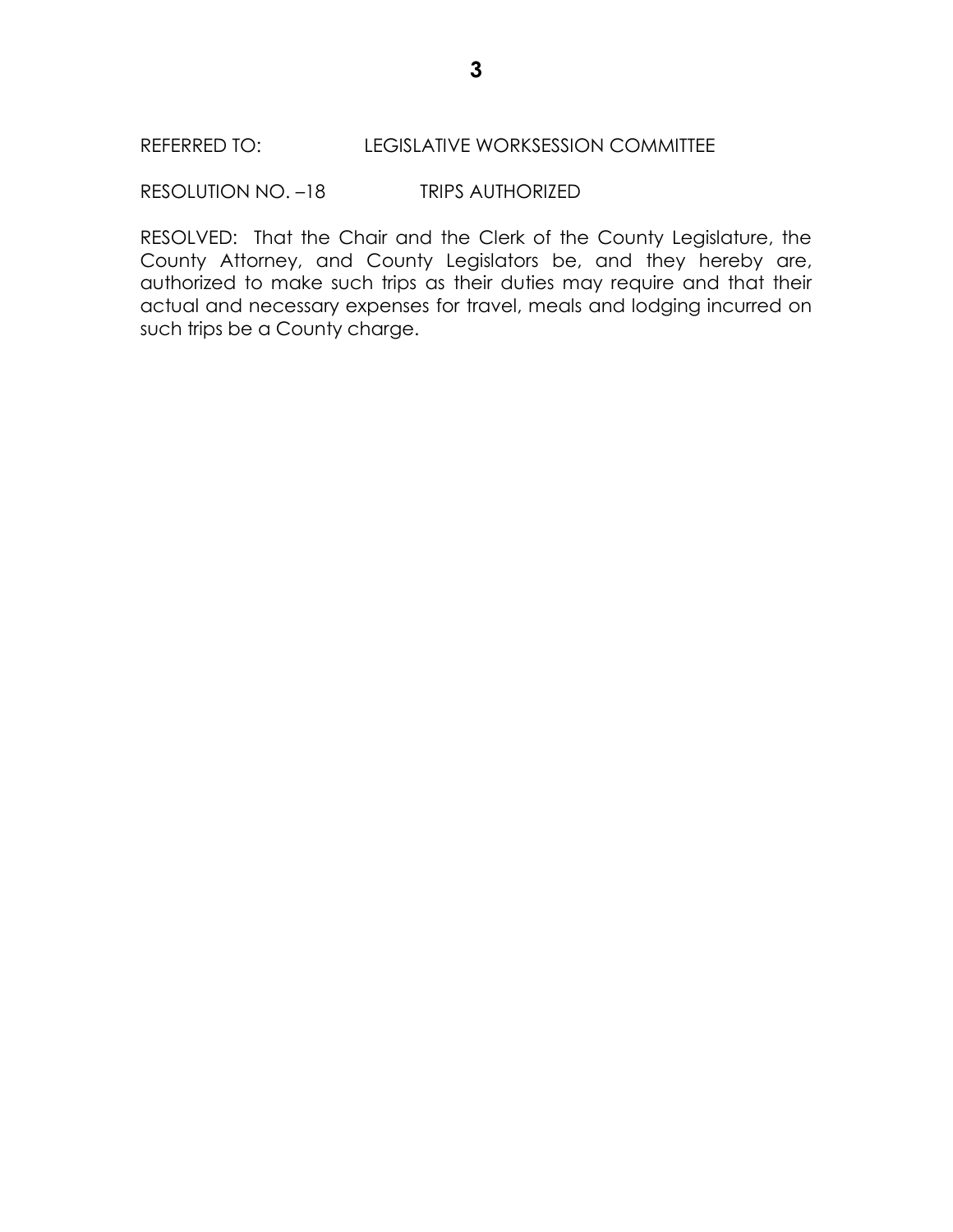#### REFERRED TO: FINANCE COMMITTEE

# RESOLUTION NO. –18 DESIGNATION OF OFFICIAL **DEPOSITORIES**

RESOLVED: That, pursuant to the powers vested in this Legislature by Section 212 of the County Law, as amended, the following Banks within New York State be, and they hereby are designated as depositories for the deposit of all monies received by the County Treasurer, to an amount not to exceed the sum set opposite the name of each Bank as follows:

| JP Morgan Chase Bank                  | \$30,000,000 |
|---------------------------------------|--------------|
| Chemung Canal Trust Company           | \$30,000,000 |
| Community Bank, N.A.                  | \$30,000,000 |
| Key Bank Corporation                  | \$30,000,000 |
| M&T Bank                              | \$30,000,000 |
| Tioga State Bank                      | \$30,000,000 |
| National Bank and Trust Company, N.A. | \$30,000,000 |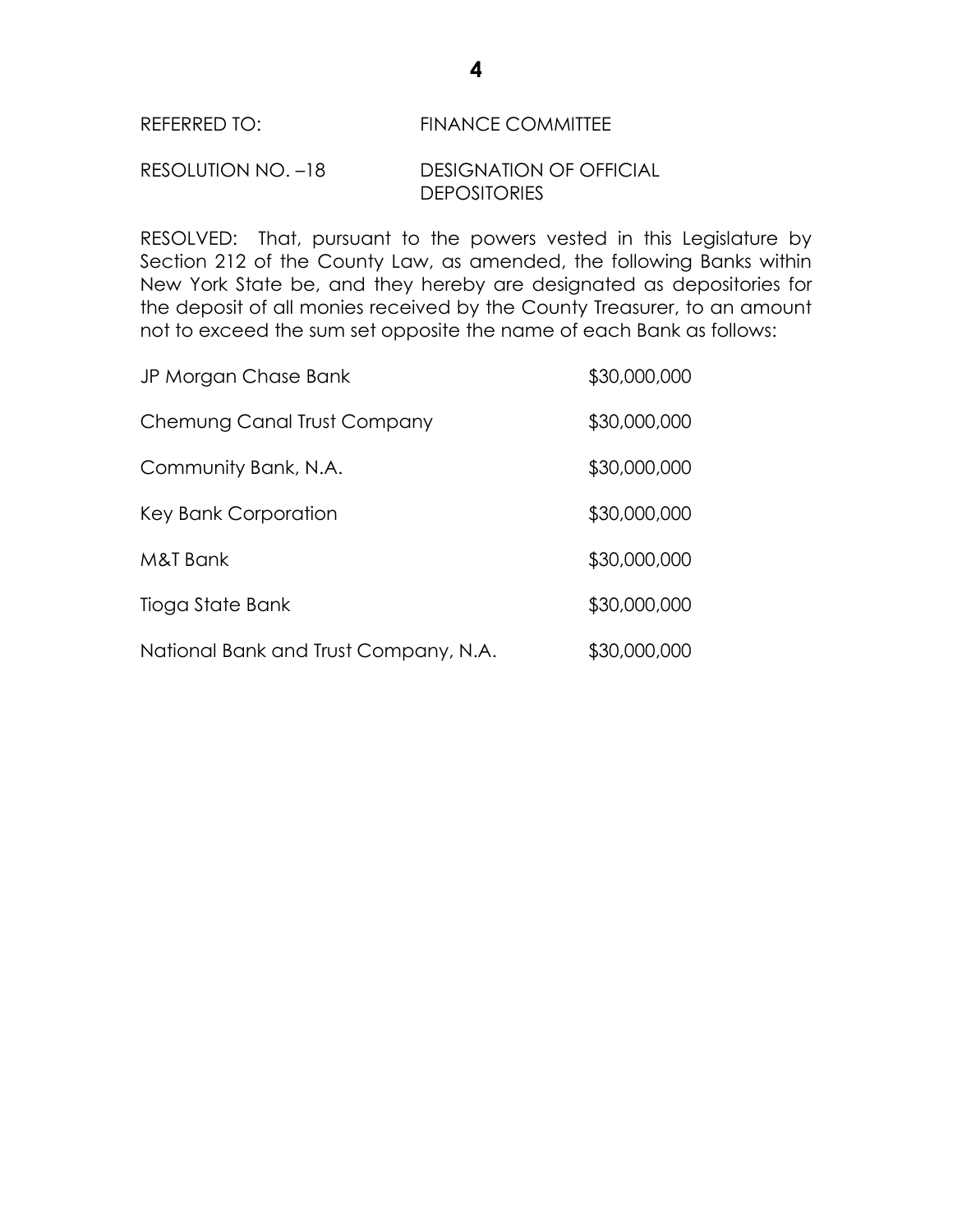RESOLUTION NO. –18 DESIGNATE OFFICIAL NEWSPAPERS

RESOLVED: That the Tioga County Courier and the Morning Times are hereby designated official newspapers for the publication of all local laws, notices and other matters required by law to be published pursuant to County Law  $\delta$ 214, Subd. 2; and be it further

RESOLVED: That the Press and Sun Bulletin, a daily newspaper, is hereby designated as the official newspaper for purposes of publishing all local laws, notices and other matters required by law to be published at such times that there is insufficient time to publish in the above two newspapers.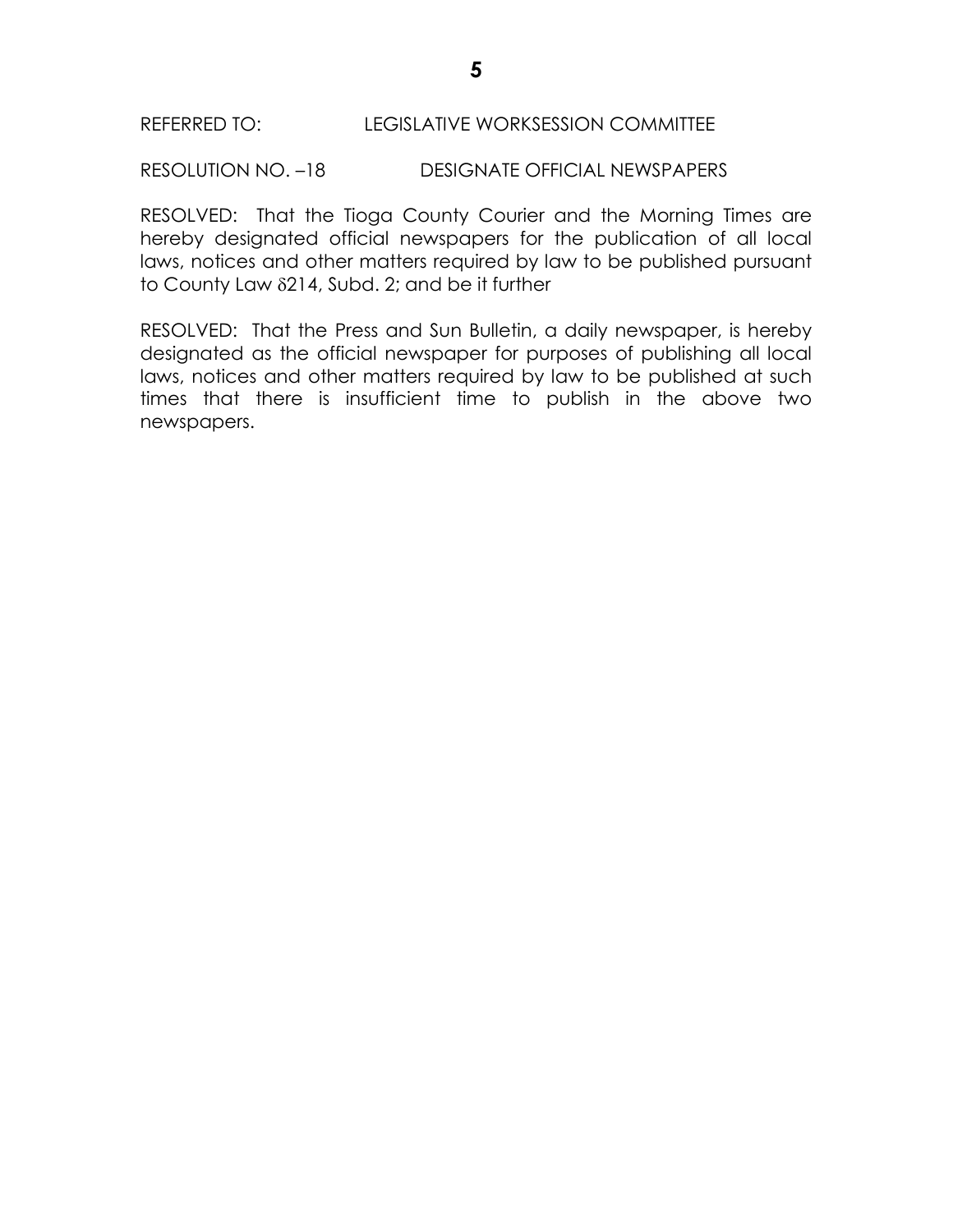### RESOLUTION NO. –18 DESIGNATION OF NEWSPAPER FOR REPUBLICAN PARTY

RESOLVED: That the Morning Times is hereby designated as the newspaper published in the County of Tioga for the Republican Party to publish the Election notices issued by the Secretary of State, and to publish the official canvass pursuant to County Law 214, Subd. 1.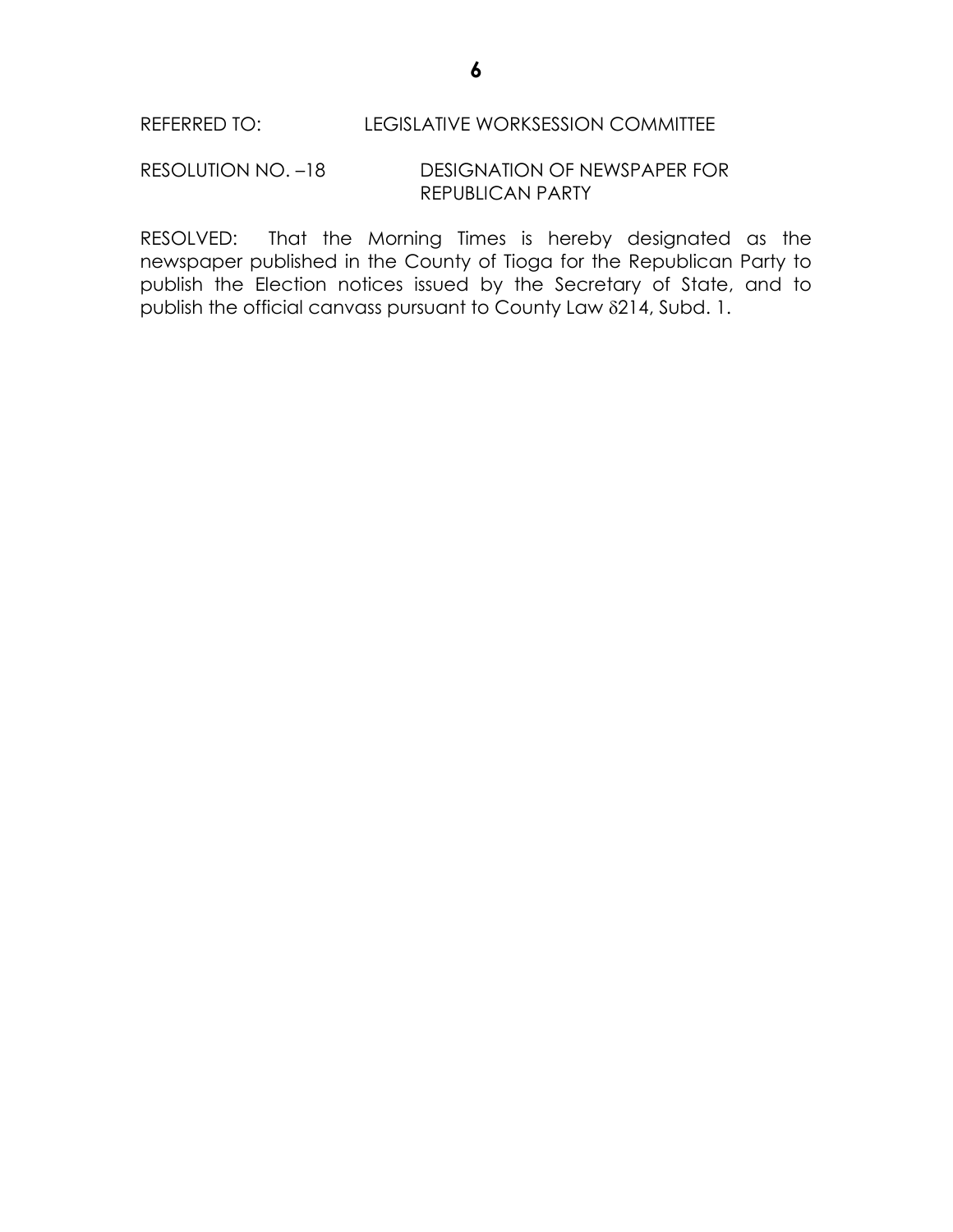## RESOLUTION NO. –18 DESIGNATION OF NEWSPAPER FOR DEMOCRATIC PARTY

RESOLVED: That the Tioga County Courier is hereby designated as the newspaper published in the County of Tioga for the Democratic Party to publish the Election notices issued by the Secretary of State, and to publish the official canvass pursuant to County Law 214, Subd. 1.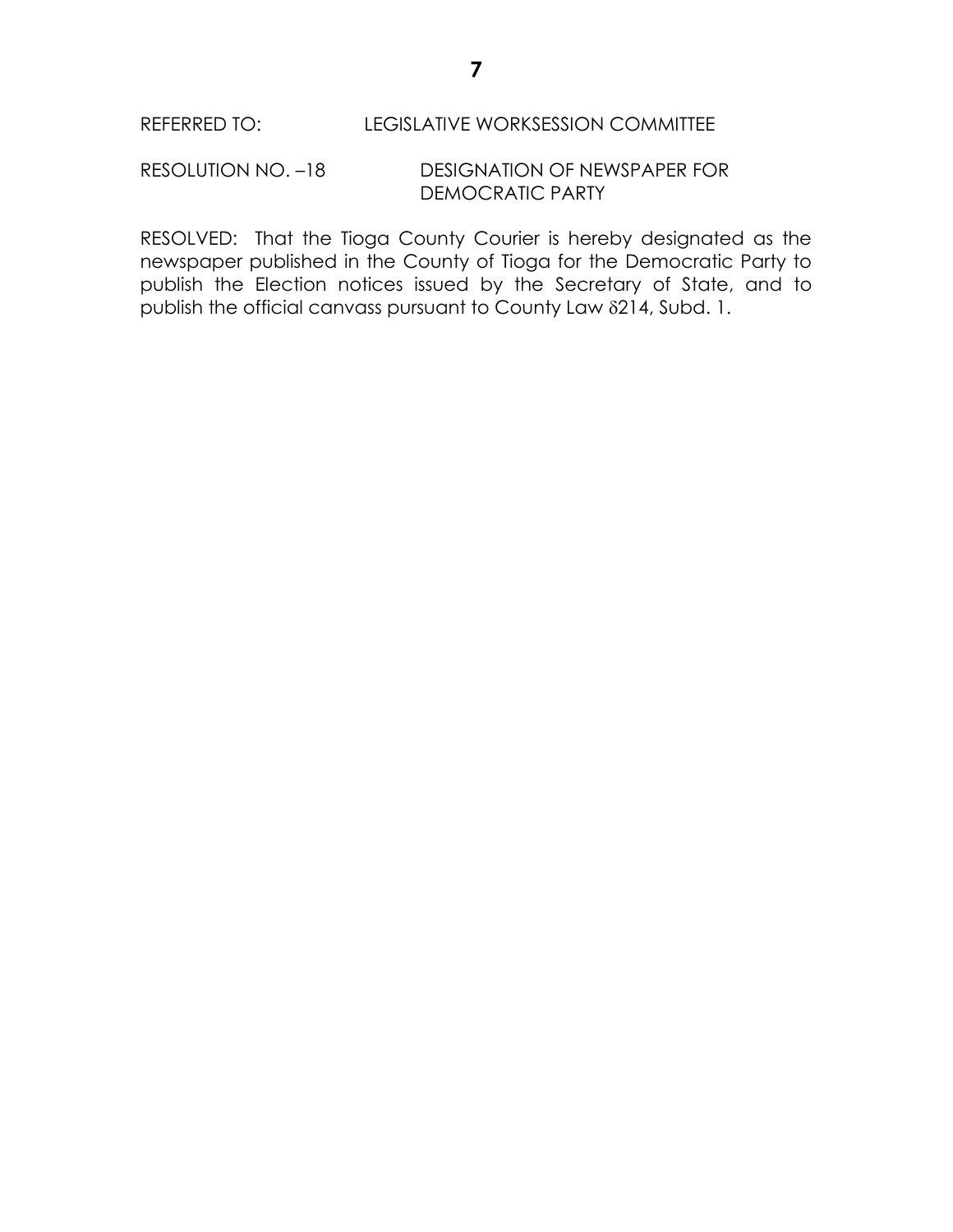# REFERRED TO: LEGISLATIVE WORKSESSION COMMITTEE

RESOLUTION NO. -18 SET SALARY OF CHAIR

RESOLVED: That the salary of the Chair of the Tioga County Legislature be set at \$34,740 per year, which includes the salary received as County Legislator of \$10,743 and an additional \$23,997 to serve as Chair.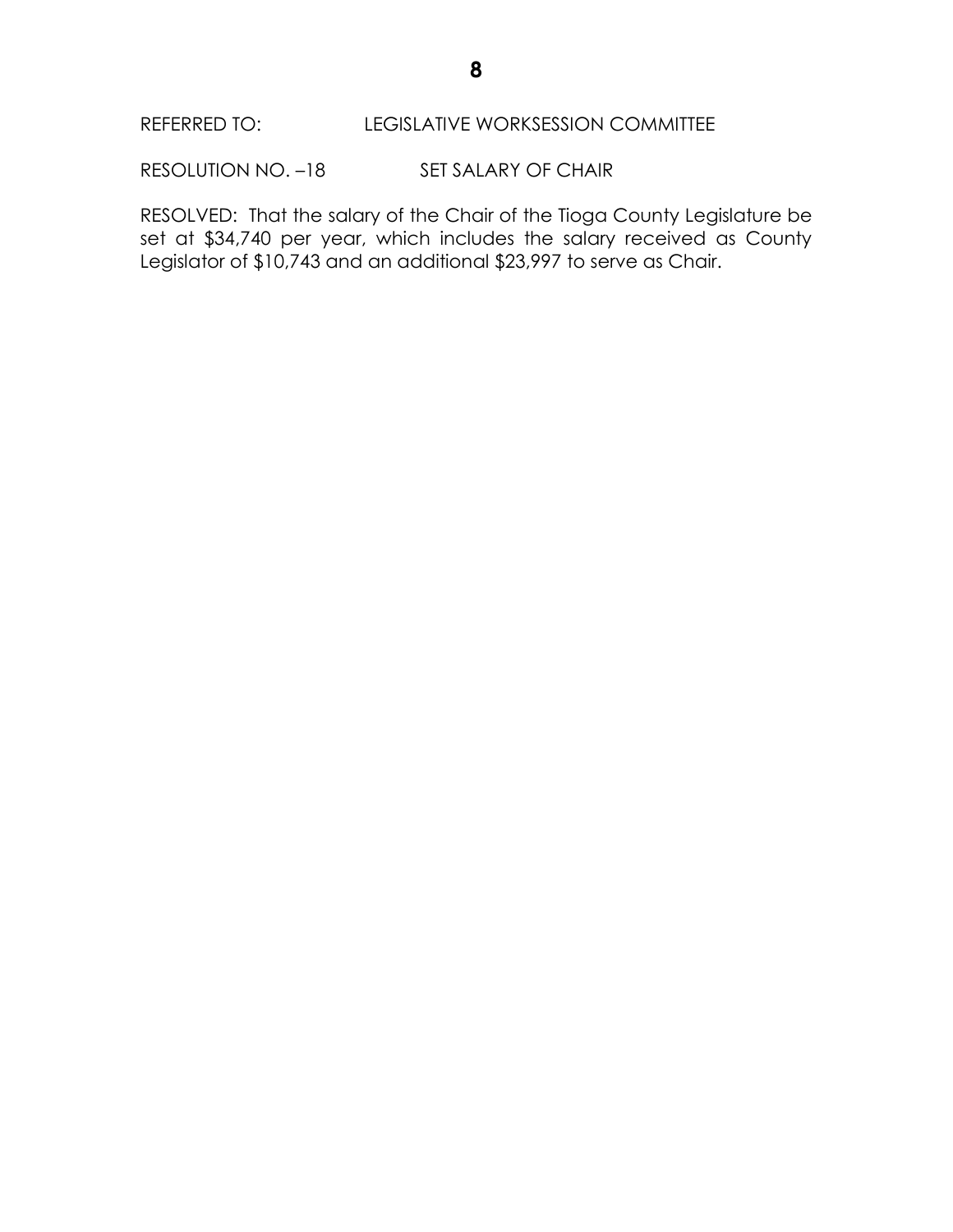## RESOLUTION NO. –18 FIX DATES AND TIMES OF TIOGA COUNTY LEGISLATIVE **MEETINGS**

RESOLVED: That the Tioga County Legislature during 2018 shall meet regularly in the Edward D. Hubbard Auditorium of the Ronald E. Dougherty County Office Building, 56 Main Street, Owego, New York at 12:00 P.M. on the Tuesday following Committees which are held during the first full work week of the month; and be it further

RESOLVED: That the, March, June, September and December 2018 Legislative meetings shall be held at 6:00 P.M.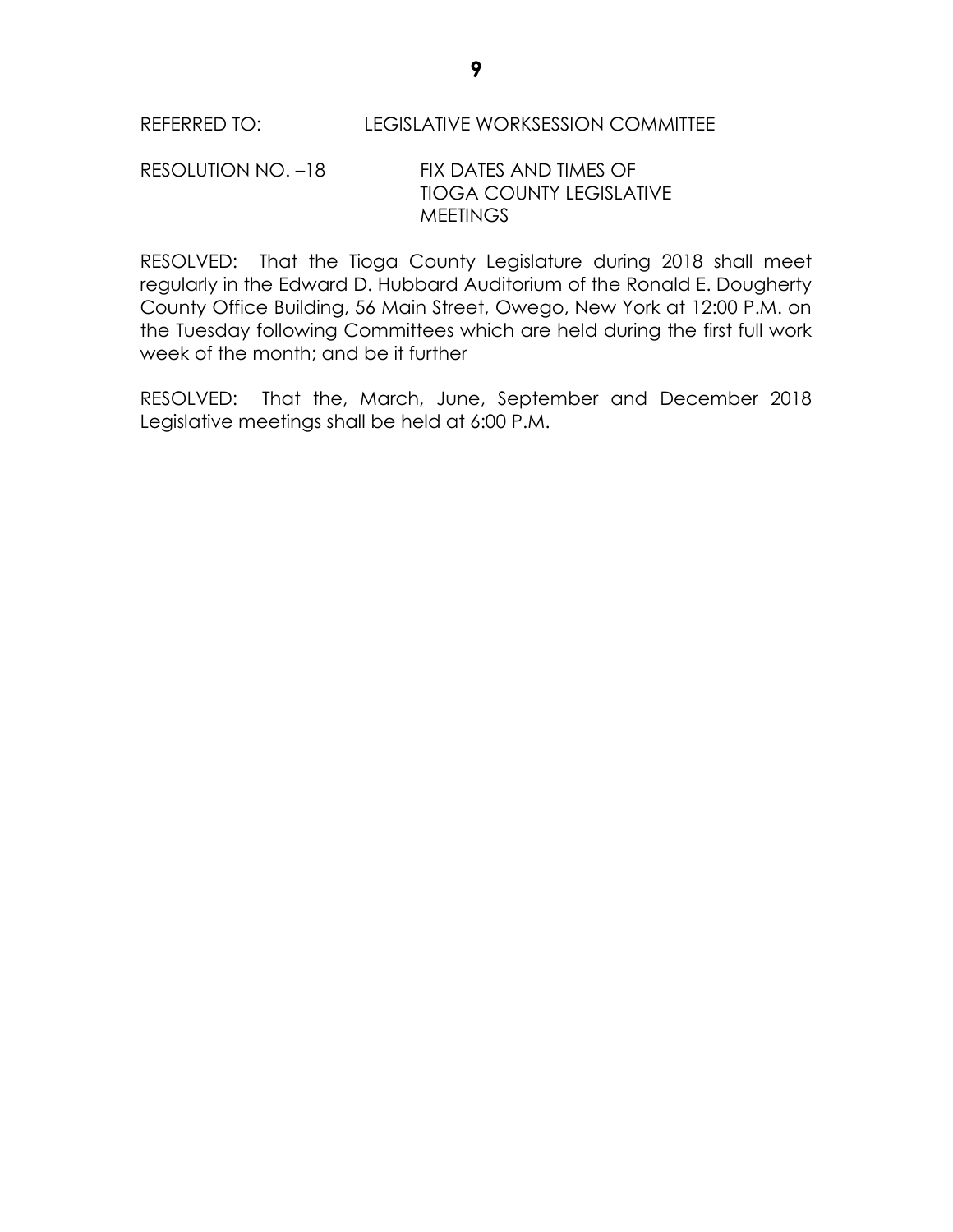REFERRED TO: ADMINISTRATIVE SERVICES

RESOLUTION NO. -18 APPOINTMENT OF ADMINISTRATIVE CORONER

WHEREAS: The Tioga County Coroners have selected an Administrative Coroner for 2018; and

WHEREAS: Such Administrative Coroner will perform the supervisory duties of managing their budget, paying the bills, and various office functions of the Coroner's office; and

WHEREAS: The Administrative Coroner will have no supervisory authority over the other Coroners; therefore be it

RESOLVED: That W. Stewart Bennett, Tioga County Coroner, has been selected by the four duly elected County Coroners to be designated as the Administrative Coroner for 2018 and be given a stipend of \$5,000.00 as set forth in the County budget.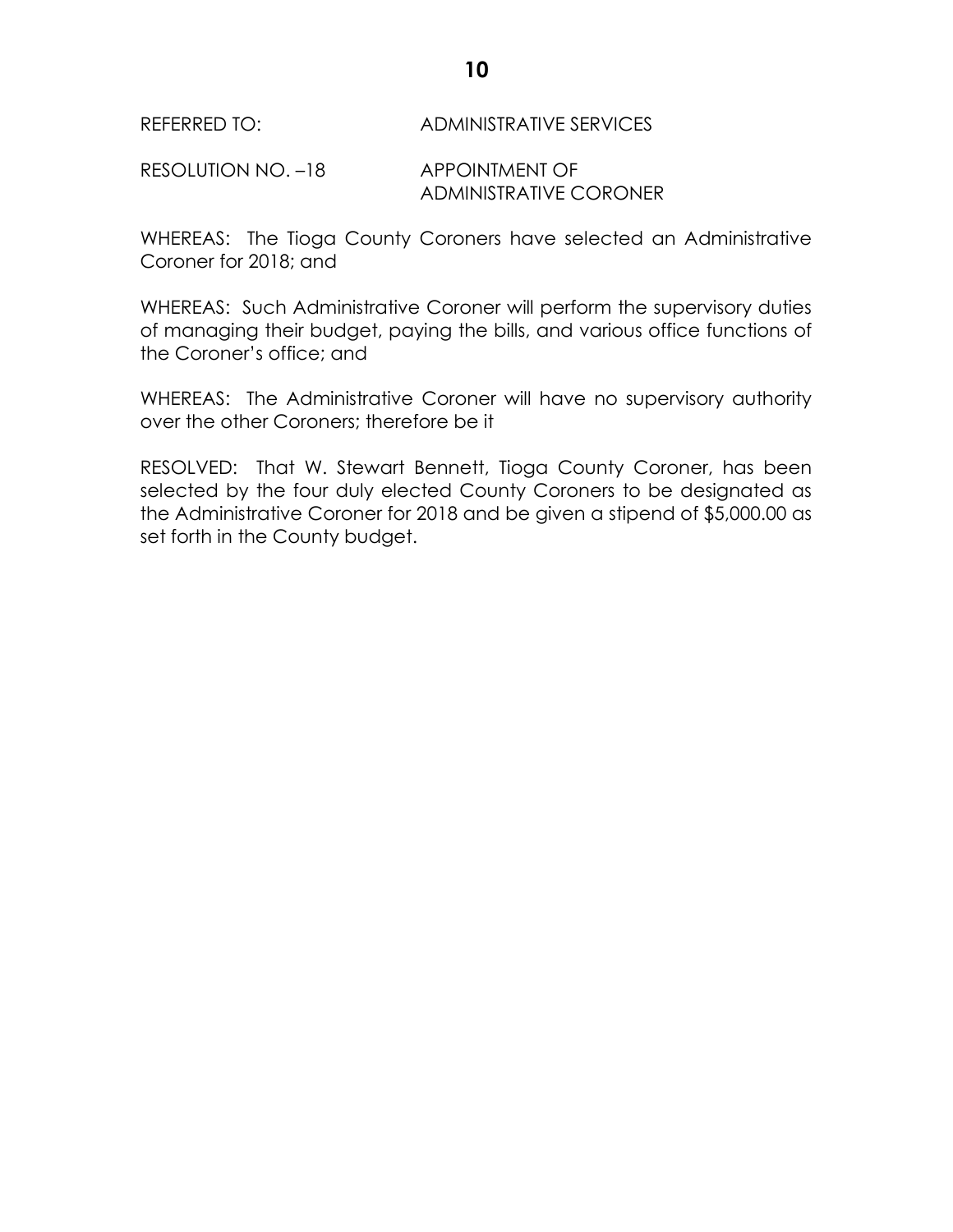# RESOLUTION NO. -18 APPOINT DIRECTORS SOIL & WATER CONSERVATION **DISTRICT**

RESOLVED: That Legislators Dale Weston and Tracy Monell are hereby appointed Directors of the Tioga County Soil and Water Conservation District for a one year term of January 1, 2018 through December 31, 2018; and be it further

RESOLVED: That Ronald E. Dougherty be hereby reappointed Director at Large for a three year term of January 1, 2018 through December 31, 2020.